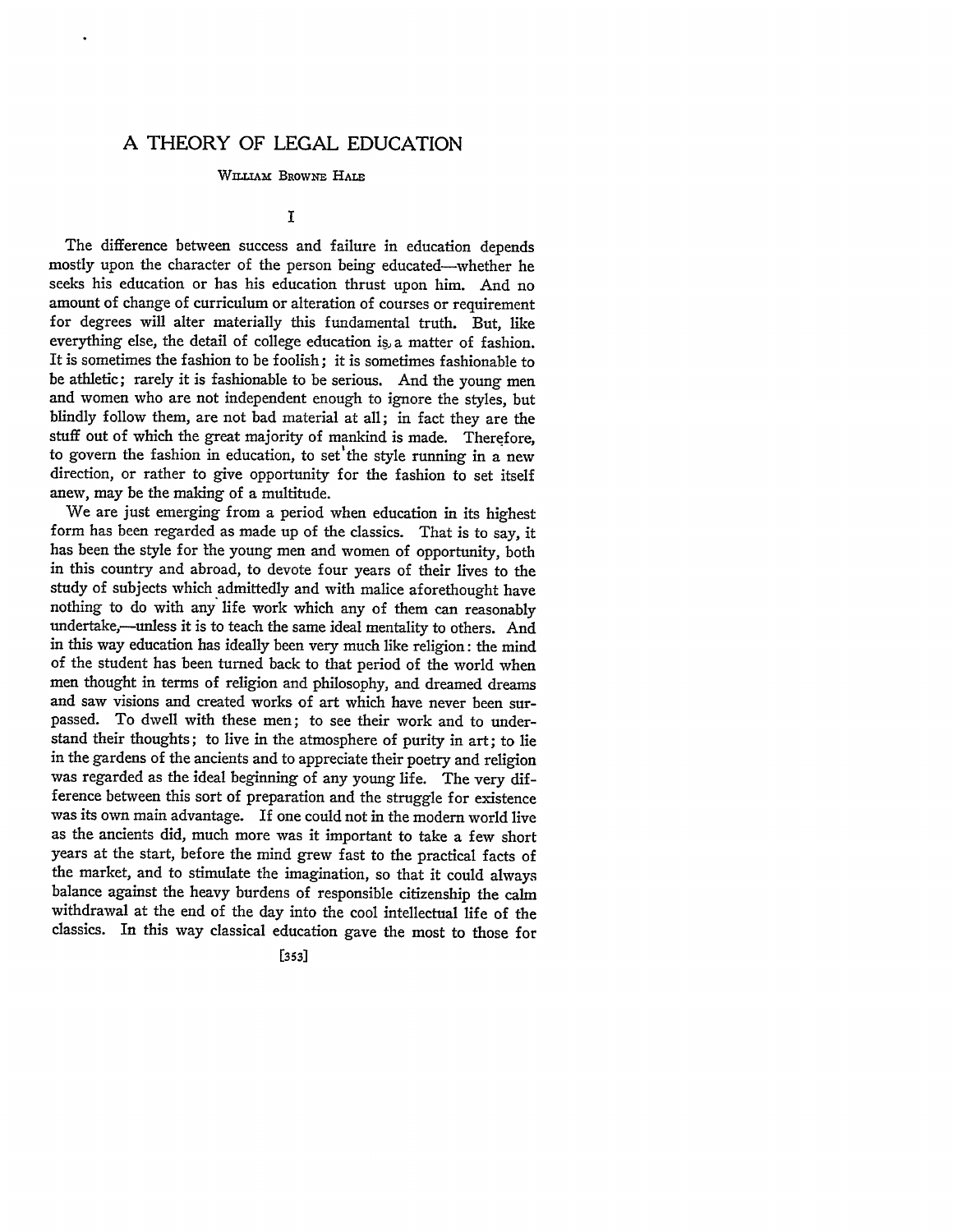whom it accomplished the least. And its greatest practical results were to train the brain and to stimulate the imagination.

It might have been all well and good if classical education had continued to do these very things. It may well be that the complicated features of modern life are so very complex that preparation to solve them is as well obtained through the study of the classics as by intensive application to the problems themselves. It may be that one can as well lay a foundation for engineering by a study of Greek as by a study of mathematics. In other words, if the mind is trained in the beginning, and the imagination is stimulated to run in almost any direction at all, then one may perhaps go forward into life with as much hope of understanding the problems that arise and of making one's way into the intricacies of society with success as though one gave up the same period of preparation to the study of the particular trade or profession which one was to follow in after life.

But the trouble is that, for the majority, classical education failed sometime ago to accomplish its purpose. It failed and still fails to train the mind or to stimulate the imagination. It failed to give to the student a liking for the classics themselves. It failed in its own very features of allurement, because in the conditions of modern times it fails to allure. A time came when students demanded a greater liberality of curriculum. They said that the study of so much Greek and Latin did not attract them; and besides it could be of no possible use to them in life. They wanted something more useful, something more modern. They did not want to turn into a kind of recluse and live with the ancients. They wanted to live in college in just the same way in which they lived out of college; to think the same thoughts; to meet the same people; to talk about the things which were discussed by others. The pressure of the outer problems became so great that these problems forced themselves into the classical atmosphere of the colleges. The colleges could no longer remain oases in the practical world around them. They were forced to become practical themselves in order to exist at all. They had to become more of the earth because the earth had become a very much more exciting place than before the great developments of the nineteenth century. And the earth thus forced its practical way into every nook and corner of the lives of all people at all times.

And then when classical education had thus been destroyed, the thing which was substituted was also destroyed. For, after electives were recognized, it became the fashion to regard college as a mere pretense for work, and actually a vacation, or at most a place for competitive amusements where the goal is personal popularity, so that there may be ,open to the student in after life those inner opportunities for advancement which cannot be had without a "pull" either in business or in society. The college authorities lost the chance of controlling the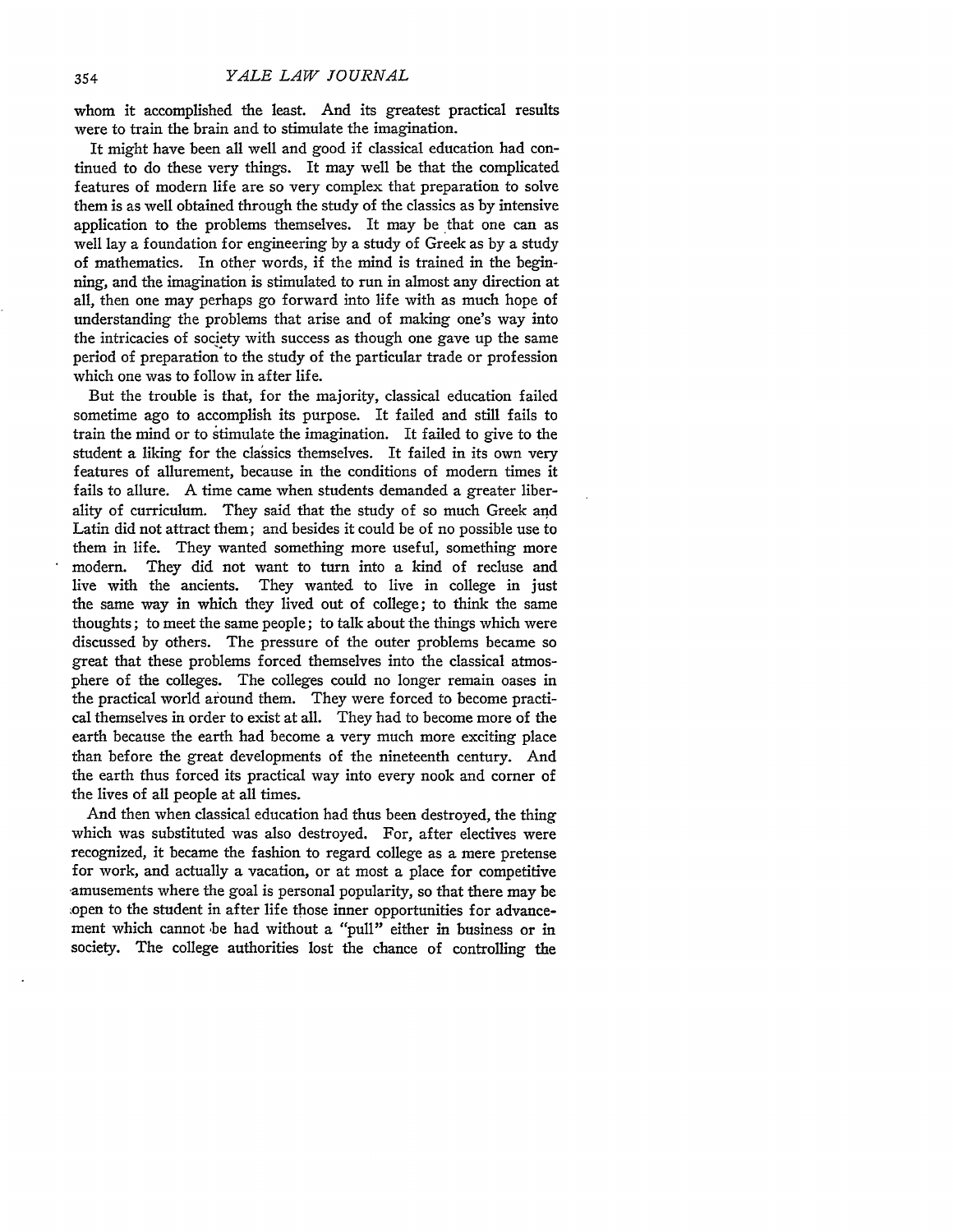students; they failed as a criterion of power or success because the students ceased to follow their lead and took college life mostly into their own hands. They seized the throne in a revolution which was no less important because it was noiseless, gradual, and unpremeditated.

The standards which the students have thus created give little weight to learning or to intellectual attainments but reward athletic and family or personal distinction with a reward which is real and tangible. To get ahead in life it has become necessary to "make" some fraternity, which may depend upon family connection, or distinction in athletics or on some college newspaper, or more or less often on careful and not too obvious political maneuverings. The faculty has little or no say in the matter, and scholarship counts as somewhat of a handicap in general, because, though there are a few greatly admired who combine high scholarship and social prominence, the majority must give so much attention to collateral lines that they have created a fashion of scoffing at the curriculum, a thing which in their hearts they do not do, but which they must pretend for their own protection.

On account of these things college men are shying away from postgraduate professional study. It is too protracted. The pressure of business and social opportunity is too great. Their fences have been built; their "pull" is fixed; their friends are on the move. Wall Street or Lasalle Street calls too plainly. And sisters and sweethearts file past in an alluring procession of opportunity and pleasure. The cloister is pitted against "the moiling street," and the street prevails.

Meanwhile there is going on quite another movement in education. The new Americans are beginning to be felt. The great American theory of universal public education has been their first aid. For their use a great public school system has been created beginning with the common schools and ending in the state universities. In addition there are the state and private professional schools; the last of which are much the most numerous of all. At these professional schools there is merely professional work. There is no time for anything else. There is no leisure for the students. They work all day at the store or office and attend professional school at night. They may get a poor education. They may find it exceedingly difficult to stride forward after they are admitted to their chosen professions; but they can gain admittance, and then their friends in the business world look out for their success. Their friends look out for their success with a vigor which is not fully appreciated by the privileged classes. And the incentive to success is so very much greater in those who enter by this route than it is in the others that they forge ahead with appalling rapidity in spite of their lack in education. They cannot in general compete with those who secure a college course and then three real years in a graduate professional school; but for all those who fail to make use of these educational opportunities or who take only the minimum in the belief that their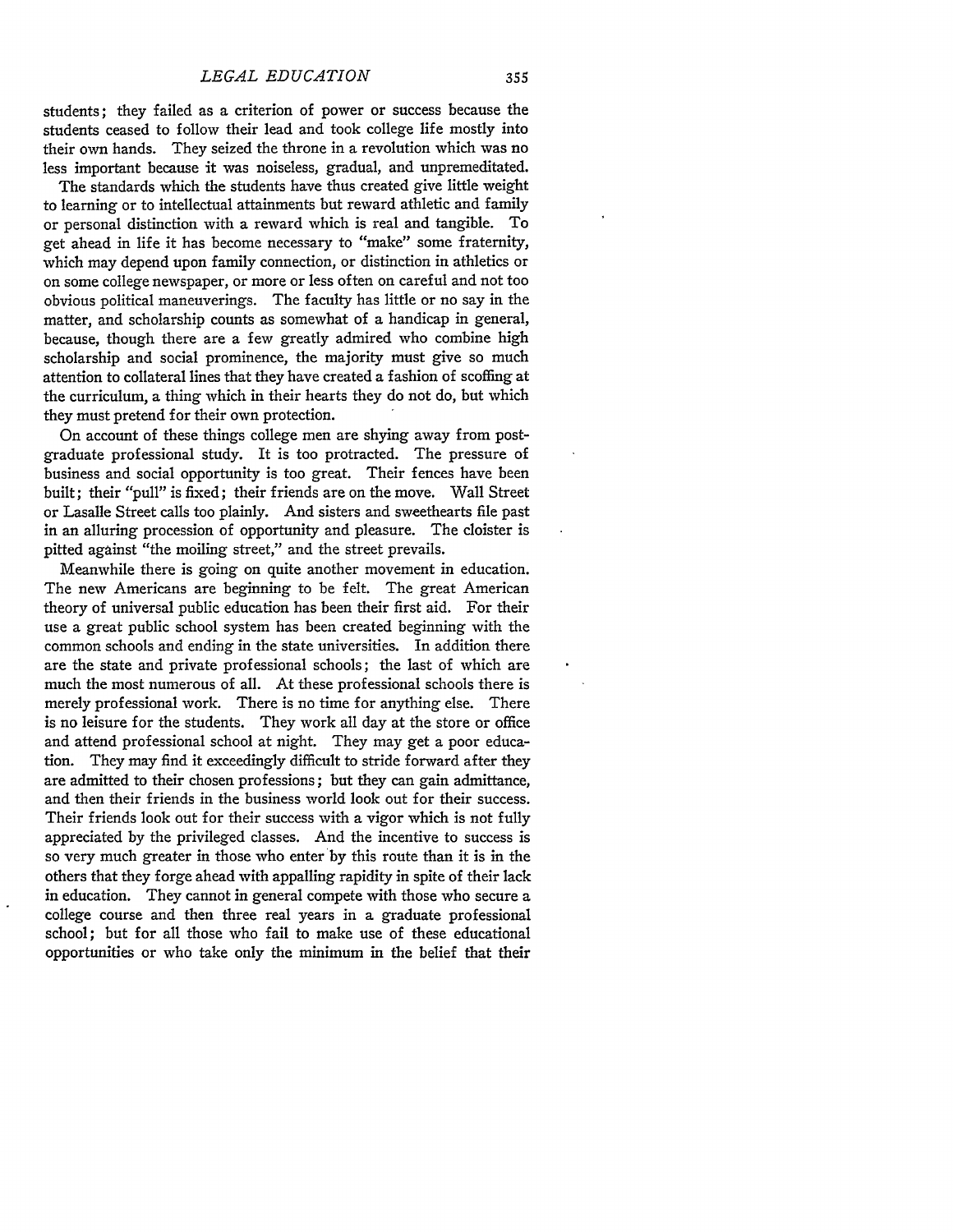"pull" will make up for their deficiencies, these new Americans are creating a terrific struggle. A royal road to the bar no longer lies through a mere college course and the least possible study of the law.

Quite the contrary. For the demands made today on the professional man are far greater than ever, and in the law they lead him outside of his profession. No one who aspires to leadership at the bar can now expect success unless he is prepared to meet the economic and social problems which arise in his practice with more intelligence than his clients. He must be prepared to try cases involving methods of finance and corporate management and industrial relations in a way which is not to be found in the legal text books; and he must be able to advise his clients and to think with them and for them in the development and management of business. In order to do this he must have a preliminary knowledge of the fundamentals of these subjects, so that the views he takes are not governed by the business fashion of the moment or on what everybody else is said to be doing, but on his detailed study of the problem before him in the light of his knowledge of the general principles of finance and economics and government and law gained in his education.

It is much the same in medicine and engineering and architecture and in all the learned professions and callings. The discoveries in science, the development of transportation, the expansion of trade, the growth of the modern city, the invention of new devices of usefulness in all lines, and the greatly increased necessity for research and original ideas in every field of endeavor, put the same sort of pressure on the expert adviser and operator whether he undertakes to design a bridge or erect a building or remove a vermiform appendix.

There have thus developed two opposing pressures from these two different directions upon the students of our colleges, which have tended to develop some of them into real leaders, to make others a failure, and to discourage the majority. From the one side comes the competition in the mere'earning of a living, created by our ambitious and pushing new Americans. From the other side come the difficulties inherent in the nature of modern life.

The students have perceived these things sooner than the leaders of education. When they find themselves at the end of a glorious senior year at college they shrink from professional life, from the necessity of so much more preparation before they can begin to struggle for their place in society or before they can begin to realize on the place of preference which they have been making for themselves in their undergraduate days.

Look at the lists of graduates of any of our colleges, at the record of the life work which these graduates have undertaken, and see the difference between the graduates of today and those of twenty years ago. The proportion going into professional life of every kind has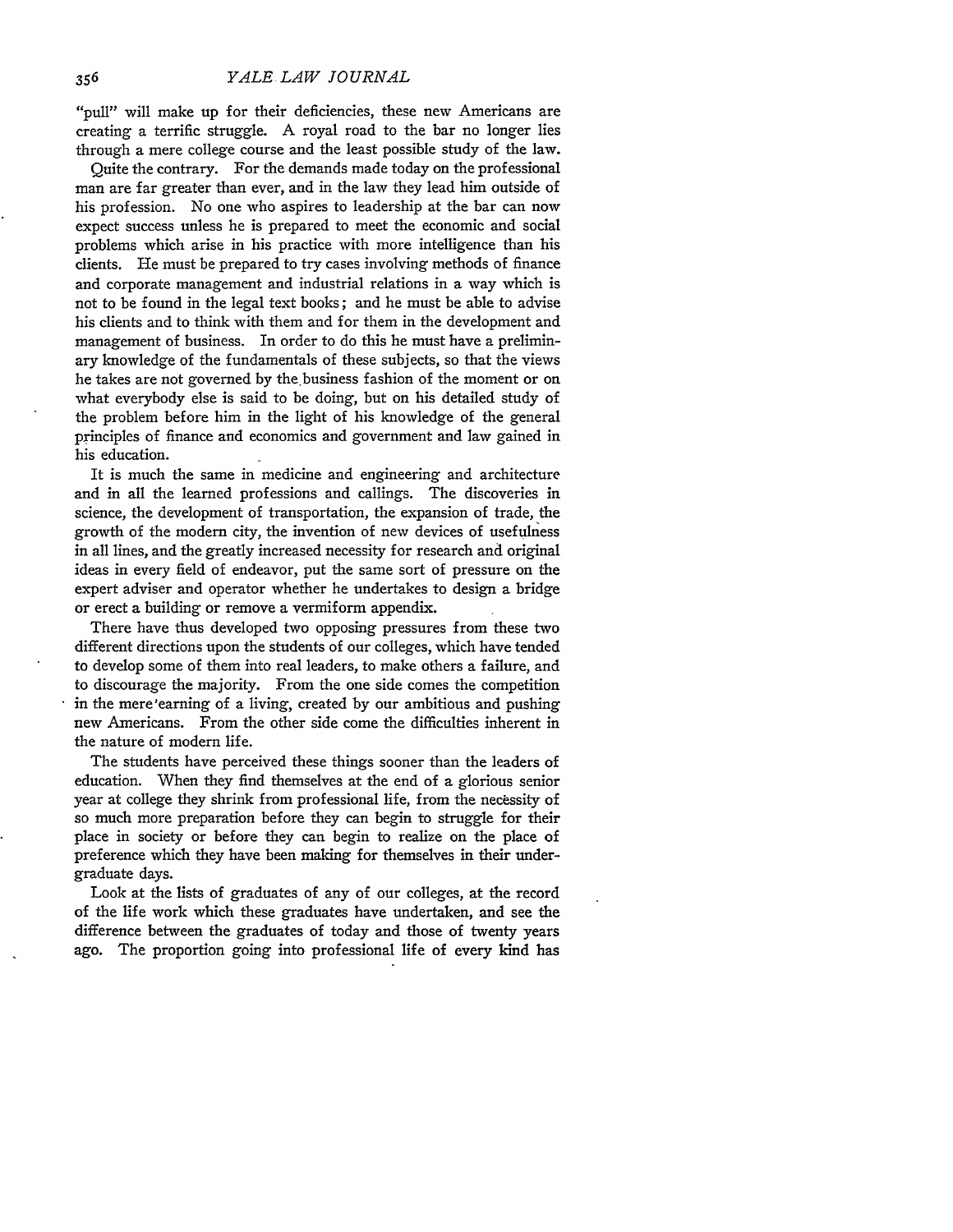very greatly decreased. Before me is the Alumni Directory of Yale University published in **192o.** It-contains the latest information then available on the numbers and names and addresses and business or profession of all the living graduates of Yale College; and the information it contains may well be regarded as typical of the best American institutions of learning.

**A** study of this list shows that the total number of men who were living in **192o** and who graduated from Yale College in the years 1885- 1894 inclusive was 1296; that of this number 38o were practising law and **115** were practising medicine. Thus for this ten year period 1885- 1894, 29 per cent. of these living graduates were practising law in **192o** and **8.8** per cent. were practising medicine.

The same list shows that the total number of men living in **192o** who graduated from Yale in the years 1905-1914 inclusive was 2931; that of this number **541** were practising law and **129** were practising medicine. The percentage here is **18** per cent. in law and 4.4 per cent. in medicine.

Thus taking the ten-year period 1885-1894 inclusive, and comparing it with the ten-year period 1905-1914 inclusive, we find that the dropping off in the professions of law and medicine was from **37.8** per cent. for the prior period to 224 per cent. for the latter period, or from 29 per cent. to 18 per cent. among lawyers and from **8.8** per cent. to 4.4 per cent. for doctors of medicine.

It is true that these statistics are taken from a single college. But they correspond so closely with what appears to be the case from general observation in other colleges that it would seem safe to assume that the graduates of Yale are not deserting the professions in any greater proportion than the graduates of other colleges.

At first sight the reduction in these numbers may not seem important; but in fact it is alarming that there should not be a great increase. As the years go on the demand for **highly** trained men in these professions has grown greater and greater. Such men may rise from the lowest strata of the population, but they can hardly attain distinction without a **.** good education. Yet, as this need for broadly educated men has thus increased, college graduates have not availed themselves of their exceptional opportunity to **fill** the need.

**Then** look at the other side of the picture from the point of view of Illinois, where statistics are available as to the profession of the law. The latest census figures show that in the State of Illinois in the year **192o** there was a total white population of **6,299,333.1** Of this total white population 3,812,665 were twenty-one years of age and over, of whom 16.8 per cent were naturalized immigrants.<sup>2</sup> These may in gen-

<sup>&</sup>lt;sup>1</sup> *I4th Census of the United States. Population: Illinois; Composition and Characteristics of the Population* (i92o) Table i.

<sup>&#</sup>x27;Statistics compiled from *ibid.,* Table **S.**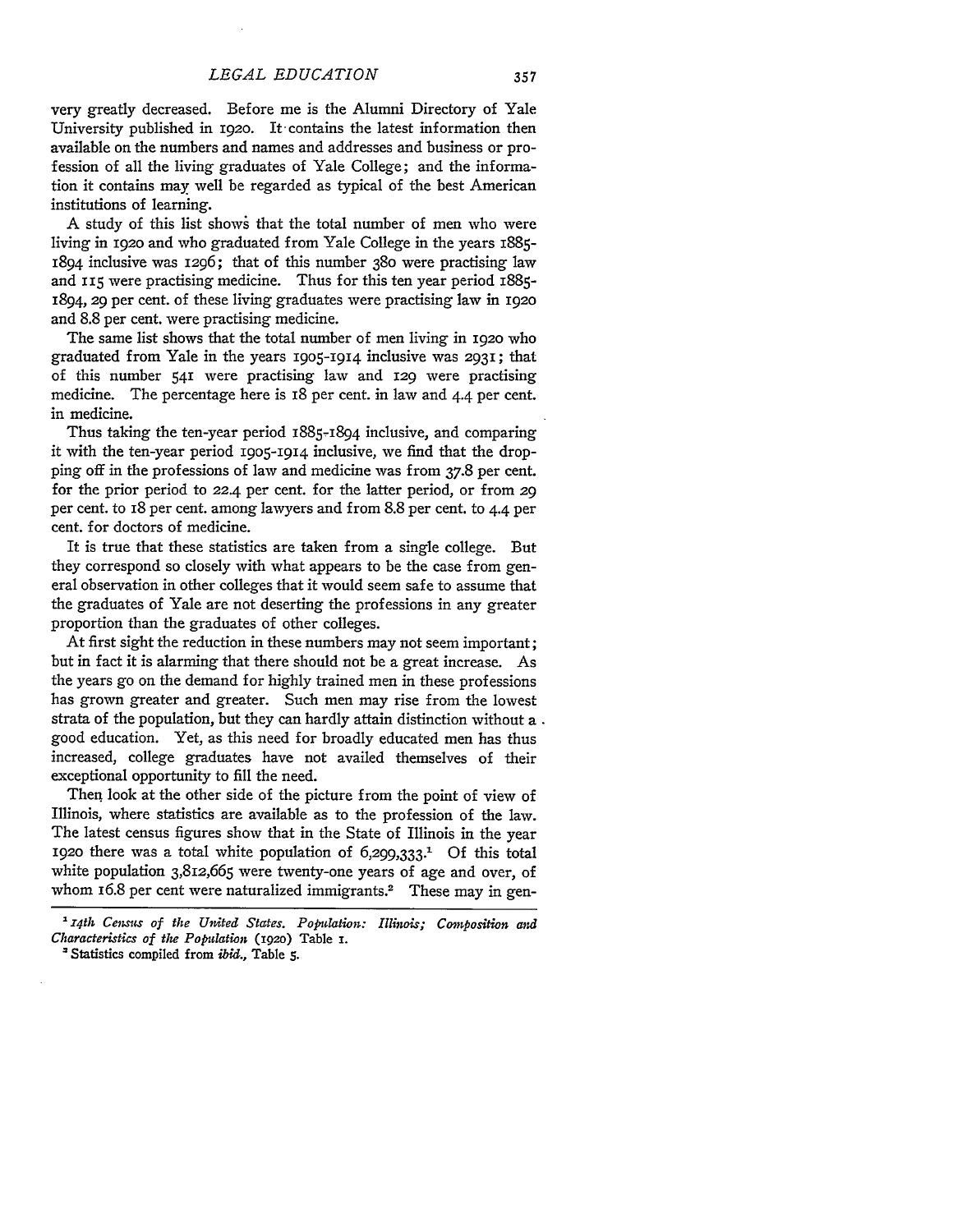eral be regarded as the lowest class in the state. who can enter the profession of the law.

The Illinois State Board of Law Examiners made up statistics in January, 1922, based on their records of the last *3,200* applicants for the bar.3 This covered a period of about three years prior to 1922. Out of this total number 376 persons were born in some foreign country. In other words, **11.7** per cent. of all the applicants for the Illinois bar over a period of about three years were "naturalized immigrants," within the meaning of the census report. Thus the percentage of naturalized immigrants studying law is almost as high as their percentage in the total population. Here at least the lowest dregs of the "melting pot" are boiling over the top. Statistics for the other learned professions in Illinois are not available. But if anything like the same proportion should exist in any other, or in all others "combined, the disproportion of new Americans in the professions would be startling.

The same statistics of the Illinois Bar Examiners also show that out of a total of *lO99* persons last admitted to the bar 11.4 per cent. were born abroad, and 45 per cent. were of foreign-born parentage. And of the 3,200 applicants to the bar, above mentioned, only 15 per cent. were college graduates.

It thus appears clear that the process of Americanization is working with enormous speed. A far greater proportion of newly made citizens are entering the learned professions than is the case with those of longer American traditions. And these new citizens are coming with a minimum of educational requirements. They cannot stop for more. They earn their own living during their period of study. Their period of study is purely practical in character. They take no time for the humanities outside of what is required in the high schools. They are not acquainted with economics. They have scarcely heard of history or science or sociology or philosophy. But they come, forced by economic necessity, ill-prepared, failing in their bar examinations again and again, struggling on, to take in general the lower positions in the game, to live cheaply and to maintain the standards of legal ethics so long as they can. All honor to their ambition! All honor to their pluck and driving energy and their courage and attainments !

But the problem remains. Where is the material for the leaders? How can the greater difficulties of business and of government be met by men without education or perspective? How can the newly made Americans express for America the true purpose of her traditions and her institutions? How can the demands of the learned professions be met if the colleges are giving so little to the professional life of the day?

Fashion governs reason and common sense. It must continue to

<sup>&#</sup>x27;Mimeograph issued May *26,* 1922 by the Illinois State Board of Law Examiners; reprinted (1922) **5** I. L. QUART. **I, 12.**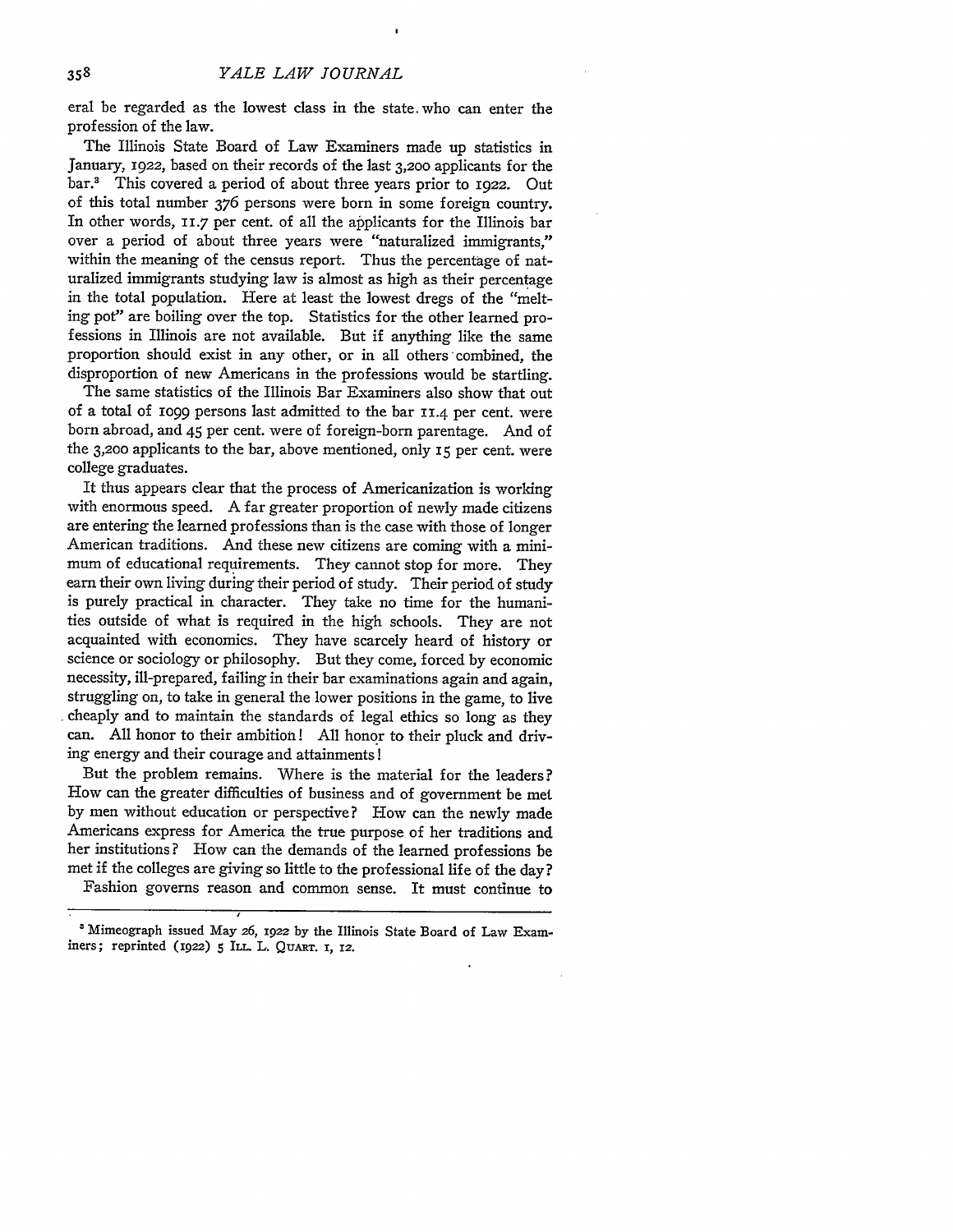govern. No amount of persuasion or compulsion will be adequate to set the current carrying the students in the opposite direction. No superimposed plan of university authorities can change the fashion and fill the post-graduate professional schools. The only method which can safely be followed is to catch some idea of other tendencies which naturally set against the fashion and yet are a part of it, and then to give opportunity for their actual development. The fashion must be given a chance to change itself.

It is in general the fashion at college to remain through senior year and to graduate. But against this runs the pressure for a practical education, which is not merely a revolt against the classical education. It is not merely a desire to think of and to study things which are familiar. It is the manifestation of a very serious purpose which is struggling to be free. It clearly exists and is recognized by the colleges in many ways: in the abandonment of the classics; in the introduction of semi-professional studies (such as journalism) for undergraduates; in the arrangement of courses in groups which have a more or less practical meaning; in the promotion of the early selection of a career; in the more extended use of faculty advisers who interest themselves in the individual students from the point of view of their life careers; and in the privilege given to seniors to take their last year in the professional school and to count this time toward two degrees. Thus this pressure for practical things manifests a real and serious purpose which may be recognized and availed of in all phases of the curriculum.

This is the tendency which makes an opportunity to fill the postgraduate professional schools. Since there is a pressure toward a more practical education, then let the professional school begin at an earlier year. If this is made possible, is it not reasonable to suppose that many more students than is the case at present would enter the professions even if they could not begin their professional careers at any earlier age? For, of course, it is not desirable to reduce the number of total college and post-graduate years to less than seven-certainly not to less than six. But the junior year could be made the beginning of a legal education, to be obtained in a really great professional school, the courses in which would not be confined to professional technicalities, but would include just as much of the broadening and collateral courses as is now possible in undergraduate and post-graduate work combined.

If this program were carried out the student would probably be the first to recognize that it is highly desirable to transform junior and senior years at college into a period of training for the intellect in a far greater sense than is usually the case to-day. For law students at least, and probably for students of other professions, it is desirable and truly possible to bring the atmosphere of the professional school into these college years. It is possible thus to develop earlier purpose to the students' thoughts, earlier seriousness to their purpose, and greater understanding in all of their studies without in any sense depriving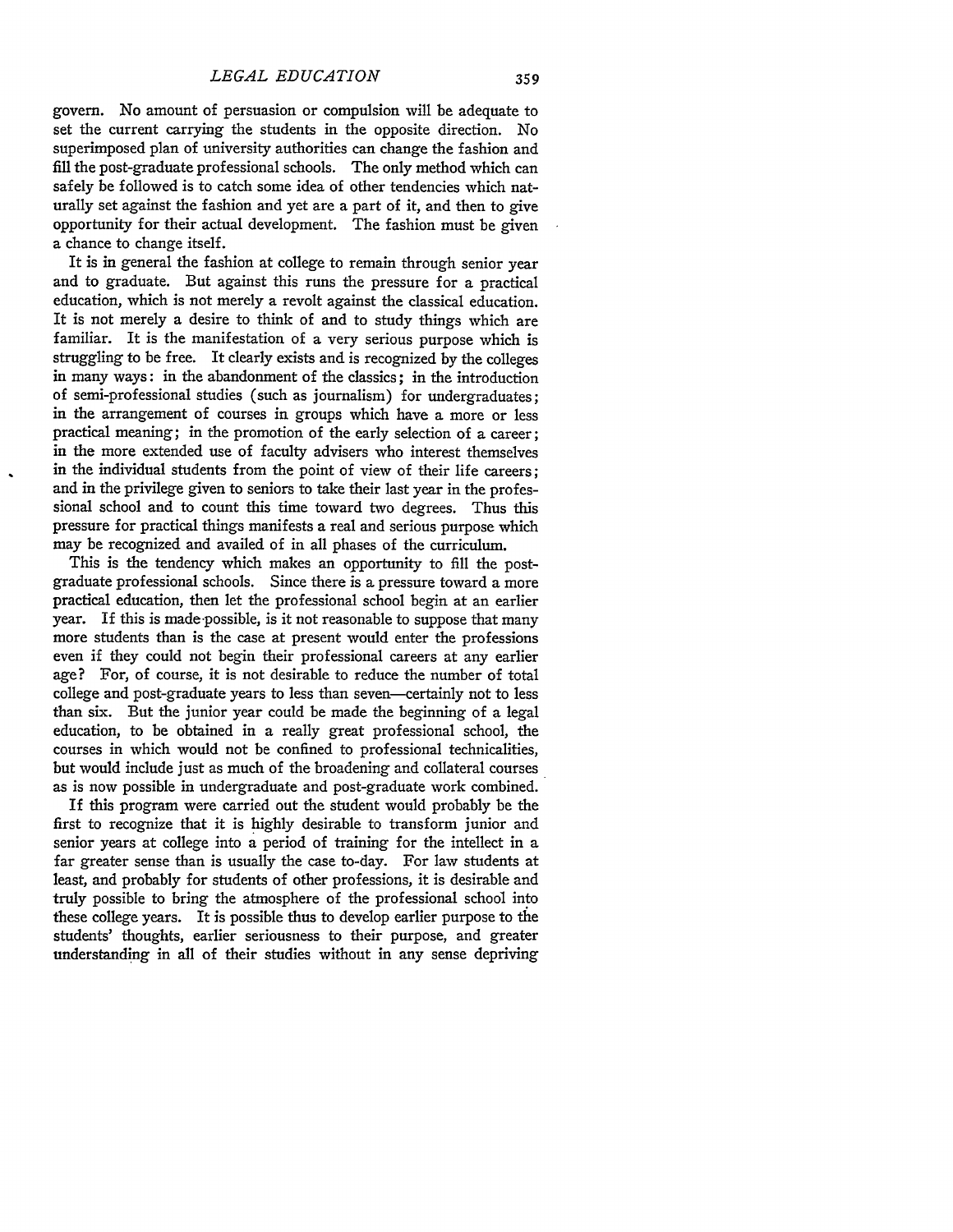.them of the enlargement of their acquaintance, the establishment of their independence, or the general development of their characters.

The present waste involved in the last two years of college is proverbial. The desire to bring into college life the atmosphere of the professional school has long been regarded as an ideal greatly to be sought but difficult, if not impossible, of attainment. For those who are content without a professional training it may remain difficult; but for professional students the solution would seem to exist in making it possible for them, though not compulsory, to enter the professional school at this earlier period and then to combine the broadening courses of the college with the technical instruction of their chosen profession.

As part of the plan the curriculum of the law school would be greatly enlarged. Instead of training its students merely in the law, the school would recognize that history and economics and sociology, and perhaps even philosophy and literature, are part and parcel of a legal education; and either within its own doors, or in the university of which it might be a part, the school would offer some or all of such courses to its students.

Moreover, as time went on, and the faculties of liberal arts and of the law came closer and closer into touch, the courses would be found susceptible of better arrangement and adaptation to each other, so as to make it possible for the students to find in the law the foundation stones of society and to recognize in constitutional and political history and in the changing scenes of economic development the reasons and explanations of the changes and developments of the law.

For, in reality, these subjects, now so diversely taught and separately regarded, are but one and the same in the every day life of every nation. As political theories change, the law follows and expands. As business enterprises take on new phases, and commerce and exchange develop varying forms and instrumentalities, the law wraps itself about them and interprets them according to the great code of ethics which forms its base and gives it life. So that any student with a true perspective and a large horizon must see his subject, not merely in volumes of decided cases and in existing statutes, but as a vast and changing scene of political, sociological, and economic life reaching back into the past and hurrying toward the future.

A great school of law, taking its students at this earlier age, could give them this perspective. Its new and greater foundation would in itself be educational. Its traditional atmosphere of reality and of scholarship would revolutionize the spirit of college life. Its dignity and new breadth of view would capture the imagination of its scholars so that they would hardly be recognized as the classmates of those who remain in the college. And if these should afterward come into the law school it is safe to assume that in every field they would be outstripped by the men who' came in before and sooner acquired the spirit of the professional school. For the spirit is the thing; the coming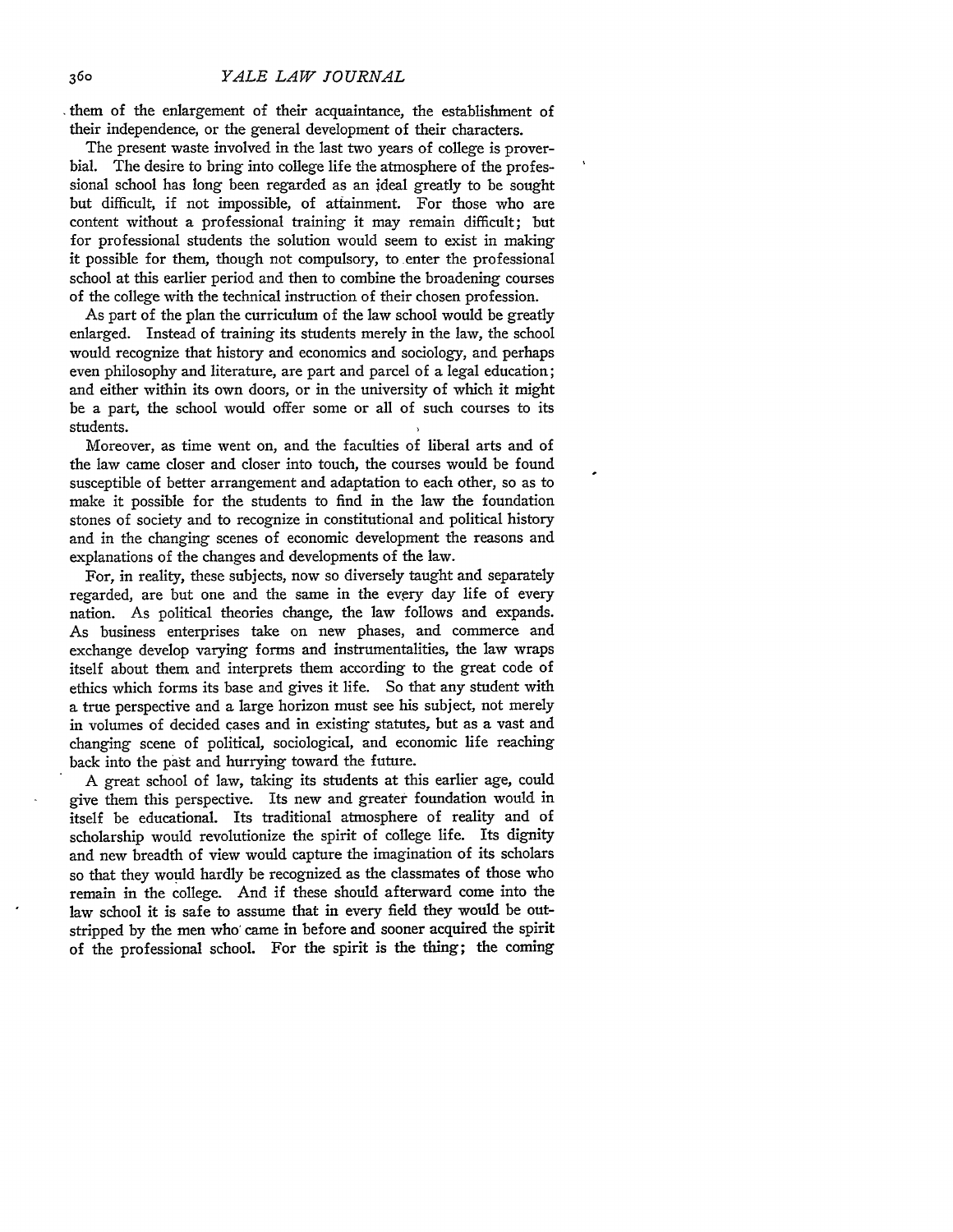to grips with realities when the others are dreaming; the taking hold of life with its absorbing problems when the others look on wondering; the commencement of the voyage when the others are merely drifting with the tide.

Thomas Jefferson wrote to his cousin in the year  $1790<sup>4</sup>$  regarding the study of the law and said that "as other branches of science, and especially history, are necessary to form a lawyer, these [the reading of certain books] must be carried on together." And the letter goes on to give a list of books that must be read, including, besides many technical law books, the following:5 "Locke on government. Montesquieu's Spirit of law. Smith's wealth of nations. Beccaria. Kaim's moral essays. Vattel's law of nations. Mallet's North antiquit'. History of England in **3** vols. folio compiled by Kennet. Ludlow's memoirs. Burnet's history. Ld. Orrery's history. Burke's George III. Robertson's hist. of Scotl'd. Robertson's hist. of America. Other American histories. Voltaire's historical works." So that these books on subjects outside the law are about the same in number on the list as the law books recommended by Jefferson. And besides these he also stated that grammar and rhetoric and literature and the poets should be read for the sake of the training and the style.

Of course, there is no one who will dispute the proposition that a broad education is essential to the well prepared lawyer; and the course of reading recommended by Jefferson is not materially different in general scope from the combined courses obtained by the average student in his collegiate and law school days. But it is interesting to observe that Jefferson naturally treated all these subjects as "necessary to form a lawyer" and not merely as cultural subjects or subjects on which the brain may receive a training sufficient to warrant the law school authorities in deciding that a student who had had them would be equipped as a mental machine for the study of the law. The program of Jefferson is a program of study necessary for the knowledge of the lawyer as well as for his mental training. They become part of the man and of his professional. equipment. They are demanded in his life work as are the ordinary tools found in the laws of practice and of pleading.

It would seem that there should be no difference today; or, if there is a difference, it would more naturally seem to lie in the direction of a greater extension of non-legal courses than in the direction of a contraction of study to the purely legal. And yet this drawing in of the curri-

<sup>&#</sup>x27;Thomas Jefferson to John Garland Jefferson, June **I,** -179o, *6 Works of Thoims Jefferson* (Federal ed. **1904-05) 70.**

<sup>&</sup>lt;sup>5</sup> Jefferson arranged the list of books in three columns. The names quoted comprise half of the second, and all of the third, column.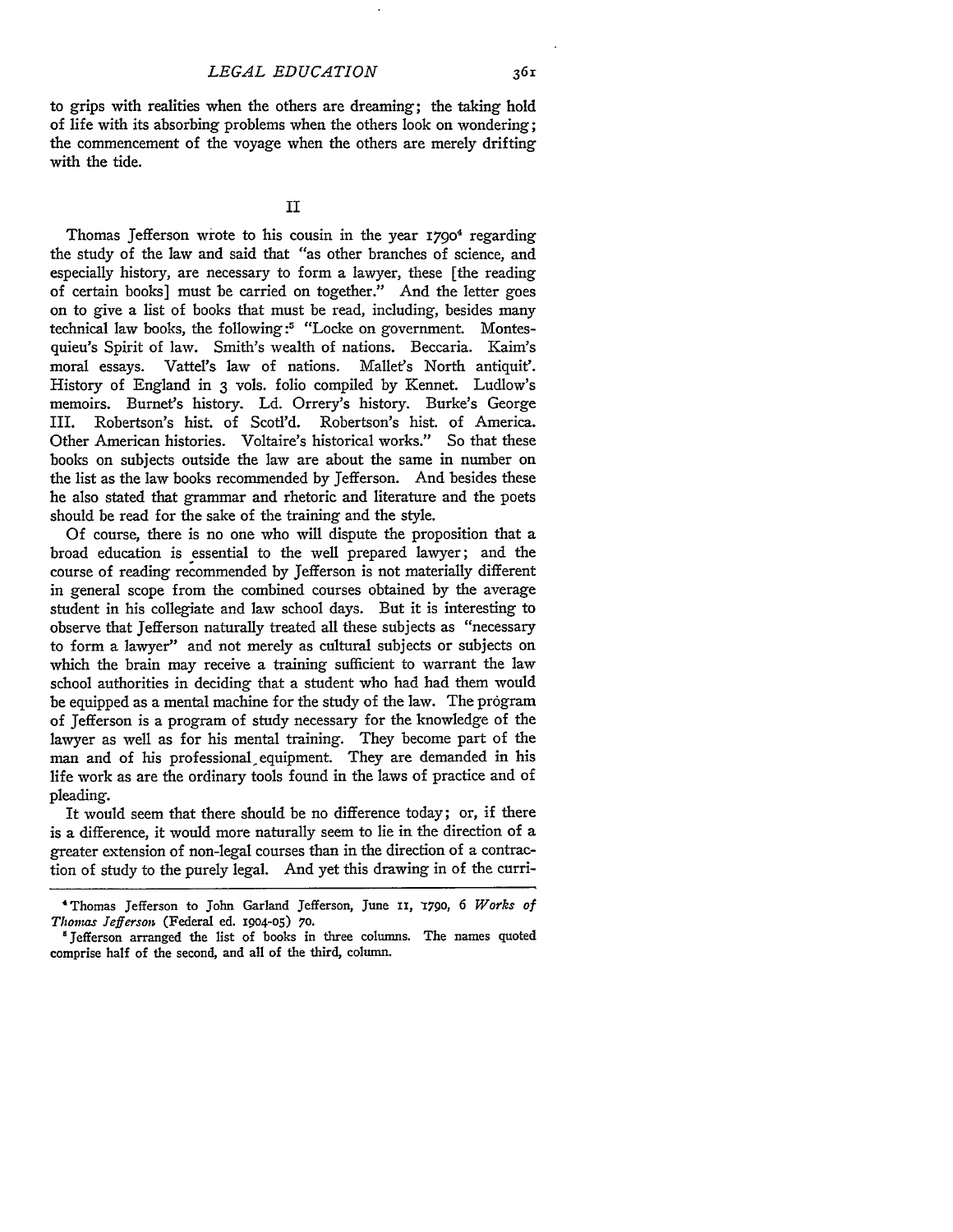cula of the law schools to the strictly legal is exactly the thing that has happened; and the fact that it has happened by indirection and not with intention is beside the point.

The theory of the greatest law schools of today obviously is that they will take into the school only those who have had a college education and will then train them in legal reasoning. The students must begin as "bachelors' of something-it makes no difference of what, so long as they are "bachelors," and so long as they come from institutions which are recognized as excellent enough by the particular law school. By this means the law schools obtain students of some maturity who may be said to have obtained a general education, and who will, therefore probably be able to understand the principles of the law and to develop into legal reasoners. Into this material the law school crams its courses, conducted under the case system, and succeeds in a wonderful fashion in giving to most graduates minds which are highly trained in legal reasoning. The result is so far in advance of anything obtained by the older systems that it may perhaps be regarded by some as above criticism. It is nevertheless open to serious limitations in two important directions: First, it omits entirely to take into account the fact that subjects other than the law are absolutely a part of the necessary substantive material for legal training; and, secondly, it limits the study of the law itself to legalistic reasoning, based on the theories which are found in the opinions of courts, and fails to point out to the student or to develop as an essential part of the law those pragmatic considerations on which the decisions of courts, as well as the action of legislatures, ought to be based.

So long as the law school is not at least partly merged with the college the first of these difficulties must continue to exist. For obviously the law school which requires a college degree for entrance cannot go behind that degree with any hope of success. To set up the requirement that every student pass an entrance examination in history or economics or other subjects would be a step in just the wrong direction. 'It would be highly unpopular with the students. The law school which attempted it would run the risk of complete failure. The method of entrance by examination is not in style, and it ought not to be. And even if the law school is partly merged with the college, as is here suggested, it must continue to take in those who are merely graduates and to give to such students for years to come the same three years of steady law study which is the régime today. But for all those who can come earlier and can merge their undergraduate study with the law, the school can make it possible for the extralegal subjects, which are really a part of the preparation for the bar, to become a substantive part of their training, without in any way doing away with the character of this material as broadening and cultural.

The mere act of studying to live in a college atmosphere, to pass an examination, and to forget, is not necessarily the only means of acquir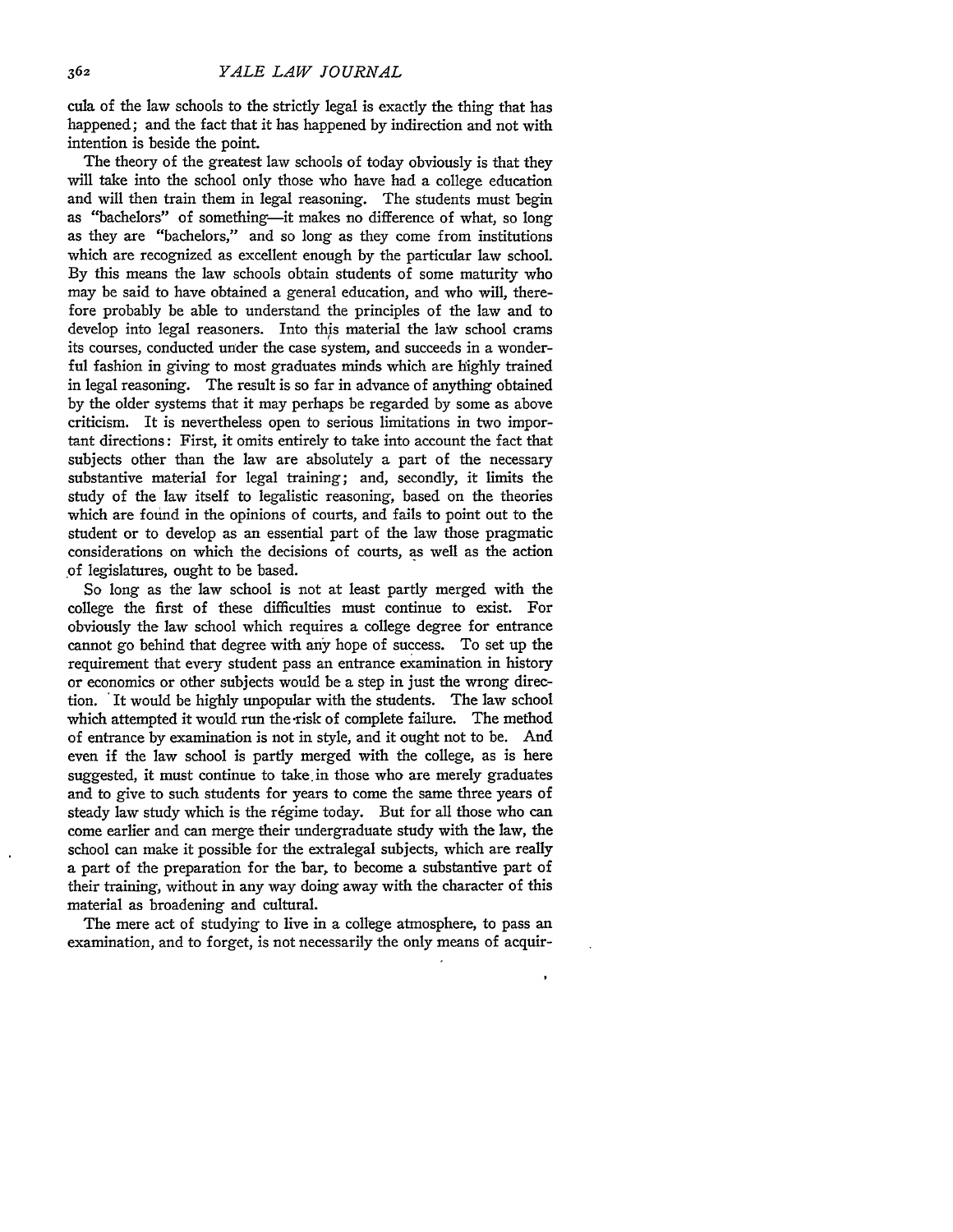ing'a mental horizon or of becoming a cultured person. The fact that the study of history should be regarded as a real preparation for a profession; that it should be regarded as something which a student might want to remember accurately in after life in order to gain his daily bread; the fact that principles of economics might by the student be regarded as having some bearing on the things with which he himself will deal in his daily life; the fact that a man may face realities instead of fancies or that he may be preparing for work instead of for theoretical cultural avocations; these things do not make for a hardened narrow view of life. Rather the contrary. They are brought into the professional atmosphere to make it broader; to fill it up with hopes and fears which the mere field of the law can never produce; to make of the student of the law something more than a mere legal reasoner; and to give force and direction and horizon to the lives of all those who can find the opportunity to come along this way.

It is true that four years of college must give to the life of every healthy individual some breadth of view and some idea of culture. This remains true when the college is partly merged in the professional school. The cultural feature is not lost in any case. The things that are lost today are the spirit of serious work for two of the college years and the realization that such breadth of view as has been obtained applies to one's chosen profession and is not merely an asset of leisure or of culture. Breadth of view to be effective must be given shape in one's activities. And so long as all the law schools continue to treat these extralegal subjects as having nothing to do with the teaching of the law and having no direct connection with the law, just so long will their graduates fail to appreciate that their prelegal courses have substantive relation to their profession, and will therefore fail in professional life to look upon the problems which are presented and the work in which they are given a part as anything involving historical breadth of view or economic or sociological relations at all; they will continue to save their culture and their general interests for their homes, and confine their professions to the decisions of courts and the dusts of the ages.

For the things go hand in hand. The teaching of the law, and its application as well, has always been based upon theoretical considerations taken from the law itself, though the subject matter with which it deals reaches into all the possible relations and possessions and affections of the human race. Of course the widow still weeps in court and the murderer goes free-more today than ever before. The emotions play their parts to an extent which is more discouraging than helpful. It is not this sort of pragmatism which needs emphasis. The mistake lies in the unchanging practice of deciding all new cases simply upon previous decisions without knowing the practical effect of such decisions upon the business or social life of the times. In every day life the courts are developing the common law in thousands of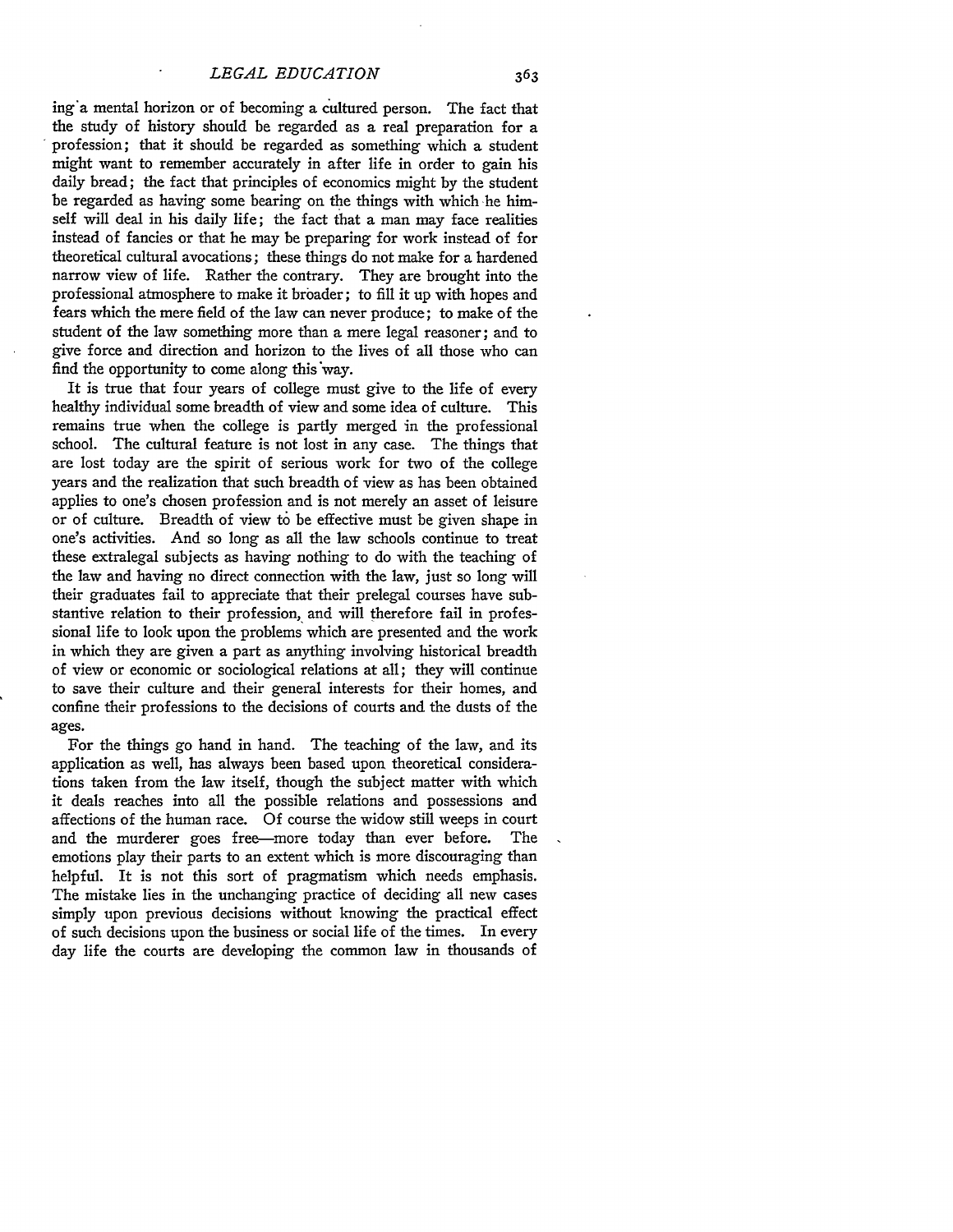decisions. These decisions are based on other decisions, and those in turn on others. And all these decisions are based upon what may best be described as mere legalistics, the reasoning of judges, the refinements of legal theories. The courts seldom think of consulting the historian or the trained student of economics to find out whether their decisions are in any degree in line with the trend of the times, or whether they understand the meaning to the trade of the particular situation that is placed before them. And the law and the lawyers treat all causes in terms of legalistics and not in terms of the general experience of mankind.

Take for instance an application for an injunction in a strike case. Is it not possible that the history of similar strikes has as much to do with the desirability and propriety of issuing the injunction as has the decision of the courts in similar cases? Is it not possible that a judge on the bench asked to take action of this sort ought to be informed as to what labor unions are, what their objects may be other than appears on the surface, what the employers are seeking to do and what the history of the subject shows to have been the effect of such injunctions in the past-rather than the mere fact that an injunction was issued in one case and denied in another? The answer seems obvious, and an able lawyer might furnish just this sort of information to the court either with expert witnesses or otherwise; but nothing that is taught in most of the law schools would tend to induce or enable him to do so in the slightest way.

Legislatures in considering new laws have the benefit of a kind of information which ought also to be made available to courts. The information as to proposed laws and their probable operation from experience elsewhere is constantly being presented before committees of legislatures, and legislative reference bureaux have been established for this very purpose. But the courts, where laws are constantly being revised and applied, have little or nothing of such aids. They may be told that some court in another state has decided a certain way; but they are given nothing with respect to the actual effect of such decision. Moreover, information of this sort is not now available to the lawyer if he desired to use it. The best trained of us have forgotten, if we ever knew, how to look up the doctrines or the history of economics in such a way as to use them in practice. The lawyer's library contains very few if any volumes on any subjects outside the law. And no one has taken the pains to compile information on economics or social life in such a way that the facts could readily be found if we searched for them.

But the facts exist. It is clear as the rising of the sun that leading opinions, declaring as they do new and important principles of law, have had a very appreciable effect upon the economic and social life of the times. Such effects have also been studied by sociologists and economists to some extent and no doubt could be discovered in important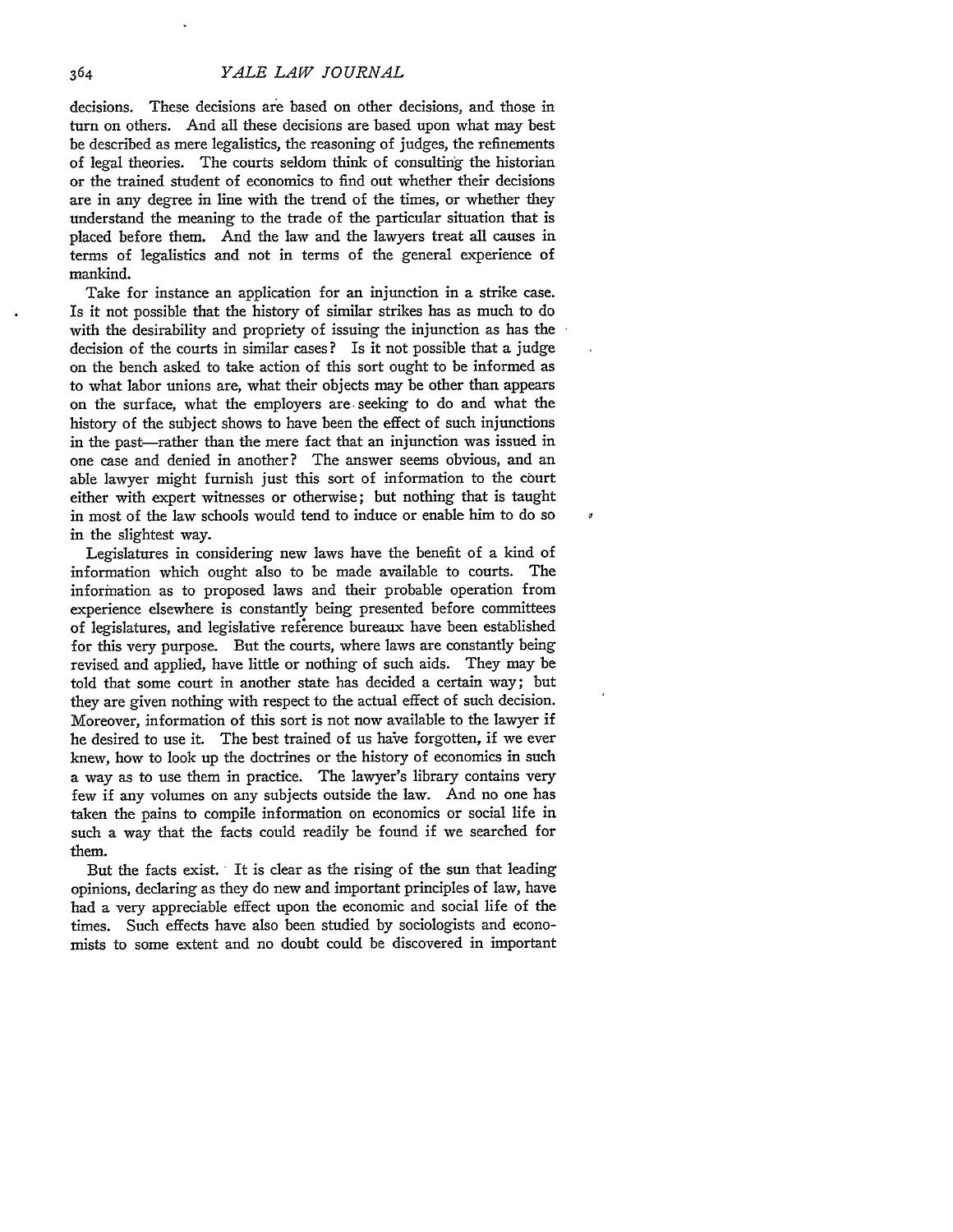cases and made available to lawyers and to judges. So that, with the effect of the thing more known than merely surmised, and with the light of many cases which never came to trial in addition to those few which reached the stage of court opinions, the view of the court could be enlarged and clarified, technicalities could fade into the region of silliness to which they belong, and gradually the point of view of the bench and bar would change from the legalistic to the pragmatic conception of all legal problems.

If this addition of a larger field of knowledge is thus important to the practising lawyer for the benefit of the public at large, it is to the law schools that we must look for its introduction. For even if the profession should become convinced that additional information in the nature of historical experience should be added to their briefs in all cases susceptible of such treatment, the equipment of the bar today is insufficient to make this possible, except in a limited way. Present day lawyers have had no education in the relation of the actual occurrences of history to the decisions of courts. The literature available to the lawyer does not include treatises of any sort which would be of direct aid in finding the historical material which ought to be presented. There are no encyclopaedias of law which give any references to historical sources. The references are all to statutes or decided cases or to legal text books. These references may lead to historical data of the greatest importance, and the opinions of courts sometimes review a series of events connected with important statutory enactments or leading decisions. But nothing of the sort can be counted on. And to the ordinary man the task of digging out the material is of so timeconsuming a character as practically to preclude its use except where the historical material is obvious or contemporary. The teaching of history and economics in the law school, ultimately in a new way to bring out their relation to the law, is thus the only method which can be depended upon to bring to the courts these new and important aids to their counsels.

It is true that the writing of a great encyclopaedia of pragmatic law would be also of the greatest importance. It could safely be undertaken only on the broadest scale and on the theory that the first edition at least would be a failure. It is difficult if not impossible to estimate in advance the questions involved in such a work or the way in which it could best be presented. For there is no body of experience on which to move. The combination has never been produced. It has never been tried out in the laboratory of the class room. Students of history have seen many references to the development of the law, and many theories advanced as to the value of this or that sort of legislation; in fact all histories are full of changes in the law, and the accounts of popular movements which produced this or that sort of reform. And while the reform in question has been in the air, the courts themselves have breathed its atmosphere; so that the most extreme decisions in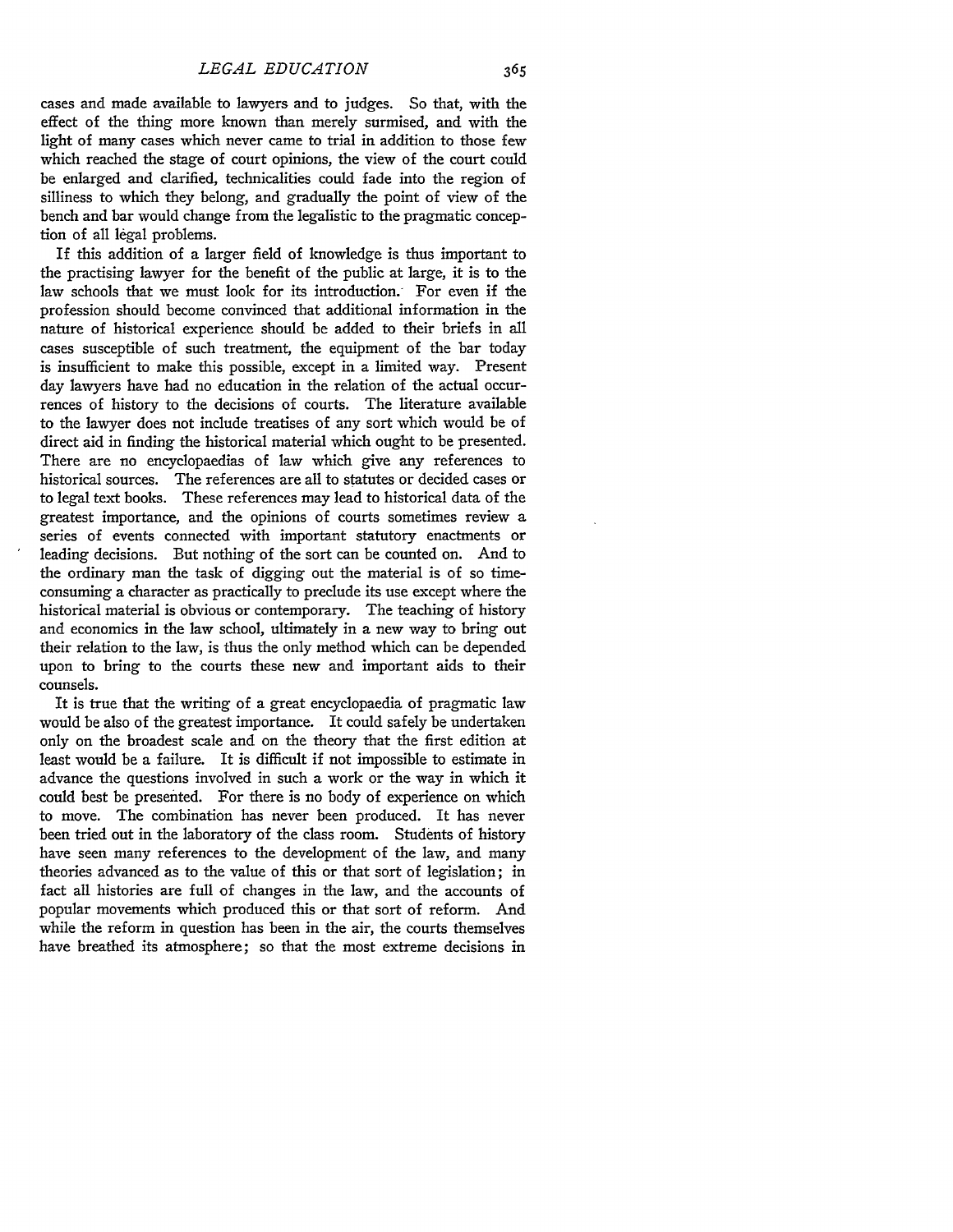many cases have been due entirely to the wave of popular feeling which ran high at the time and seemed to demand the heavy penalties imposed. But the development of the particular historical background to any . legal proposition would require extended researches in order to make it true and dependable. For while courts have for many years continued to write with accuracy statements of the cases which have come before them, and the principles of the law which appear in these cases are all analyzed and classified and indexed and brought down in reference books through other cases, a general detailed history of the same kind of subject in experience outside of the courts has not been written.

In fact along this line the compiler would encounter much contentious material. Historians differ over the success or failure of various important measures. Liberal schools of thought would urge that liberal legislation and liberal interpretation of it has always been a success. Advocates of labor would find little or nothing done for the benefit of labor that had not been beneficial to the state, while conservatives would be just as sure on the other side. In such a condition the courts might well desire to take refuge, as they always have, in burying their political decisions in a mass of legalistics which are supposed to demonstrate that the decision in the hands of any others must have been the same. But this is the evil that we ought to escape. The court ought not to be able to avoid public opinion on any such flimsy theory. The truth should be known. The courts as well as the legislatures should face the music and frankly discuss the economic or social problems involved in terms of economics or sociology, and then take the consequences. If they demonstrate that they are believers in the capitalist theory of government, then that is no more than we knew without their saying so, and their real reasons brought to the light of analysis and discussion would help to clear the air.

But it must not be assumed that the introduction of pragmatic considerations into the study and application of the law would always involve such difficulties. Hundreds of legal subjects of a non-contentious character would benefit by the addition of practical knowledge to the law. Take, for instance, the subjects of agency, of corporations, of trusts, of future interests, of mortgages, of commercial paper. In each of these a compilation of practical information on the actual operation of business men in these particular fields would be illuminating'in the extreme. In connection with the law of agency information could be compiled with the highest degree of accuracy as to the practice of the great business enterprises-how they classify their agents, what authority it has been found best in practice to give them, how they execute their authority, report to their principal, and how their relations to third parties has been worked out in practice. If this were done it would form a running body of economic information along beside the encyclopaedia, and arranged in about the same way in which the subject